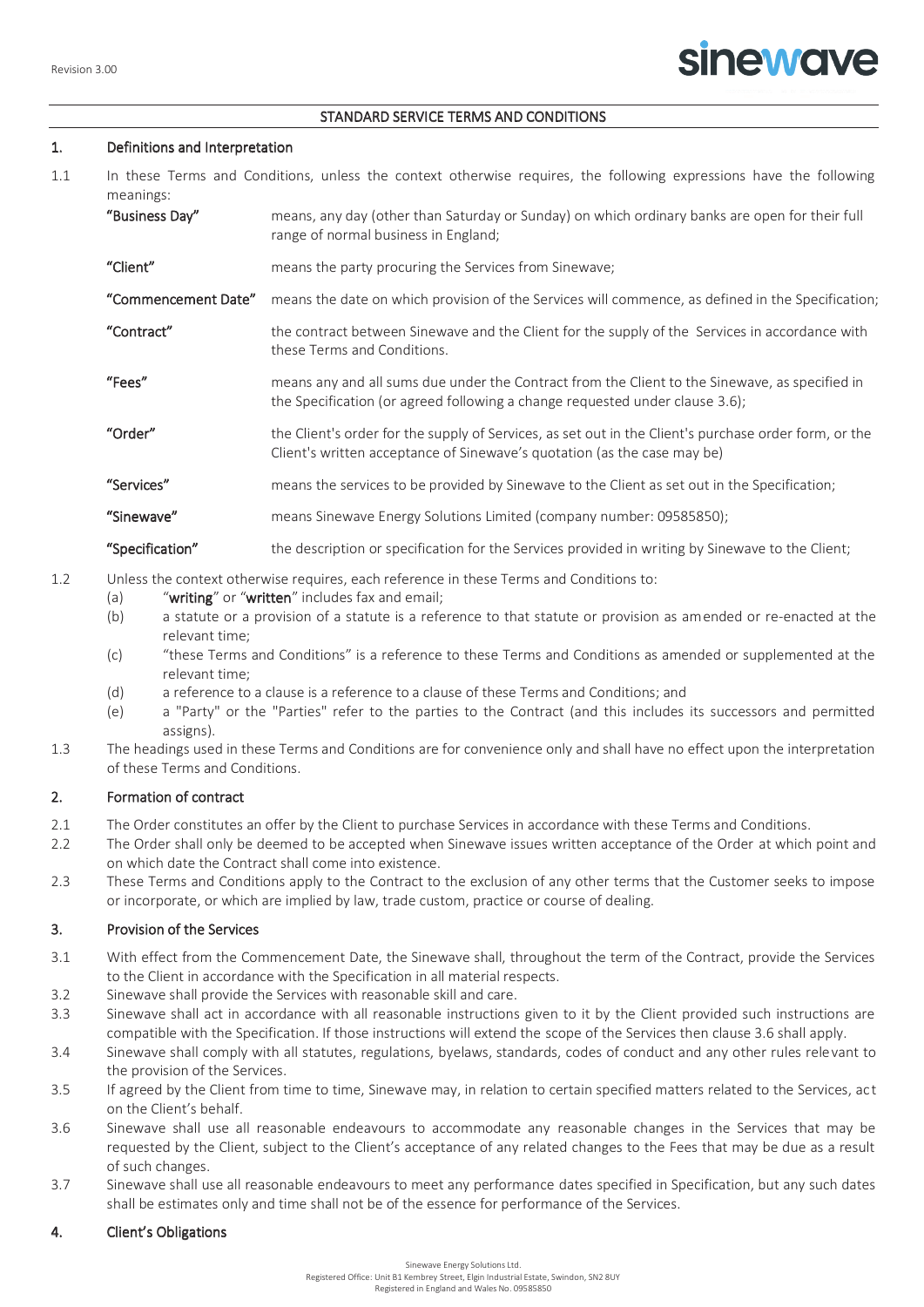

- 4.1 The Client shall use all reasonable endeavours to provide all pertinent information to Sinewave that is necessary for Sinewave's provision of the Services.
- 4.2 In the event Sinewaver requires the decision, approval, consent or any other communication from the Client in order to continue with the provision of the Services or any part thereof at any time, the Client shall provide the same in a reasonable and timely manner.
- 4.3 If any consents, licences or other permissions are needed from any third parties such as landlords, planning authorities, local authorities or similar, it shall be the Client's responsibility to obtain the same in advance of the provision of the Services (or the relevant part thereof).
- 4.4 If the nature of the Services requires that Sinewave has access to the Client's premises or any other location the Client shall ensure that Sinewave has access to the same at the times to be agreed between Sinewave and the Client.

# 5. Fees, Payment and Records

- 5.1 Sinewave shall invoice the Client for Fees in accordance with the Specification.
- 5.2 The Client shall pay each invoice submitted by Sinewave within 30 Business Days of date of each invoice.
- 5.3 All payments made by the Client shall be made in GBP in cleared funds to such bank in England as Sinewave may from time to time notify to the Client. Where any payment is required to be made on a day that is not a Business Day, it may be made on the next following Business Day.
- 5.4 All amounts payable by the Client under the Contract are exclusive of amounts in respect of value added tax chargeable from time to time (VAT). Where any taxable supply for VAT purposes is made under the Contract by Sinewave to the Client, the Client shall, on receipt of a valid VAT invoice from Sinewave, pay to Sinewave such additional amounts in respect of VAT.
- 5.5 If the Client fails to make a payment due to Sinewave under the Contract by the due date, then, without limiting the Sinewave's remedies, the Client shall pay interest on the overdue sum from the due date until payment of the overdue sum. Interest under this clause 5.5 will accrue each day at:
	- (a) 4% a year above the Bank of England's base rate from time to time, but at 4% a year for any period when that base rate is below 0% ("the Contractual Rate") before judgment; and
	- (b) the applicable statutory interest rate after judgment (unless such interest rate is less than the Contractual Rate in which case the Contractual Rate shall apply after judgment).

# 6. Liability, Indemnity and Insurance

- 6.1 Sinewave shall ensure that it has in place at all times suitable and valid insurance policies that shall include public liability insurance.
- 6.2 The restrictions on liability in this clause 6 apply to every liability arising under or in connection with the Contract including liability in contract, tort (including negligence), misrepresentation, restitution or otherwise.
- 6.3 Nothing in the Contract limits any liability which cannot legally be limited, including liability for:
	- (a) death or personal injury caused by negligence; and
	- (b) fraud or fraudulent misrepresentation.
- 6.4 Subject to clause 6.3, the following types of loss are wholly excluded by Sinewave and it shall not be liable to the Client in respect of them:
	- (a) loss of profits;
	- (b) loss of sales or business;
	- (c) loss of agreements or contracts;
	- (d) loss of anticipated savings;
	- (e) loss of use or corruption of software, data or information;
	- (f) loss of or damage to goodwill; and
	- (g) indirect or consequential loss.
- 6.5 Subject to clause 6.3, Sinewave's total liability to the Client within any contract year shall not exceed the cap, and:
	- (a) the cap means the sum equal to 100% of the total charges in the contract year in which the breaches occurred;
	- (b) a contract year means a 12-month period commencing with the date of the Contract or any anniversary of it; and
	- (c) the total charges means all sums paid by the Client to Sinewave under the Contract.
- 6.6 Sinewave shall not be liable for any loss or damage suffered by the Client that results from the Client's failure to follow any instructions given by Sinewave.
- 6.7 Sinewave has given commitments as to compliance of the Services with relevant specifications. In view of these commitments, the terms implied by sections 3, 4 and 5 of the Supply of Goods and Services Act 1982 are, to the fullest extent permitted by law, excluded from the Contract.
- 6.8 The Client shall indemnify Sinewave against any costs, liability, damages, loss, claims or proceedings arising from loss or damage to any equipment (including that belonging to any third parties appointed by the Sinewave) caused by the Client or its agents or employees.
- 6.9 Any delay in the provision of the Services resulting from the Client's failure or delay in complying with any of the provisions of clause 4 shall not be the responsibility or fault of Sinewave.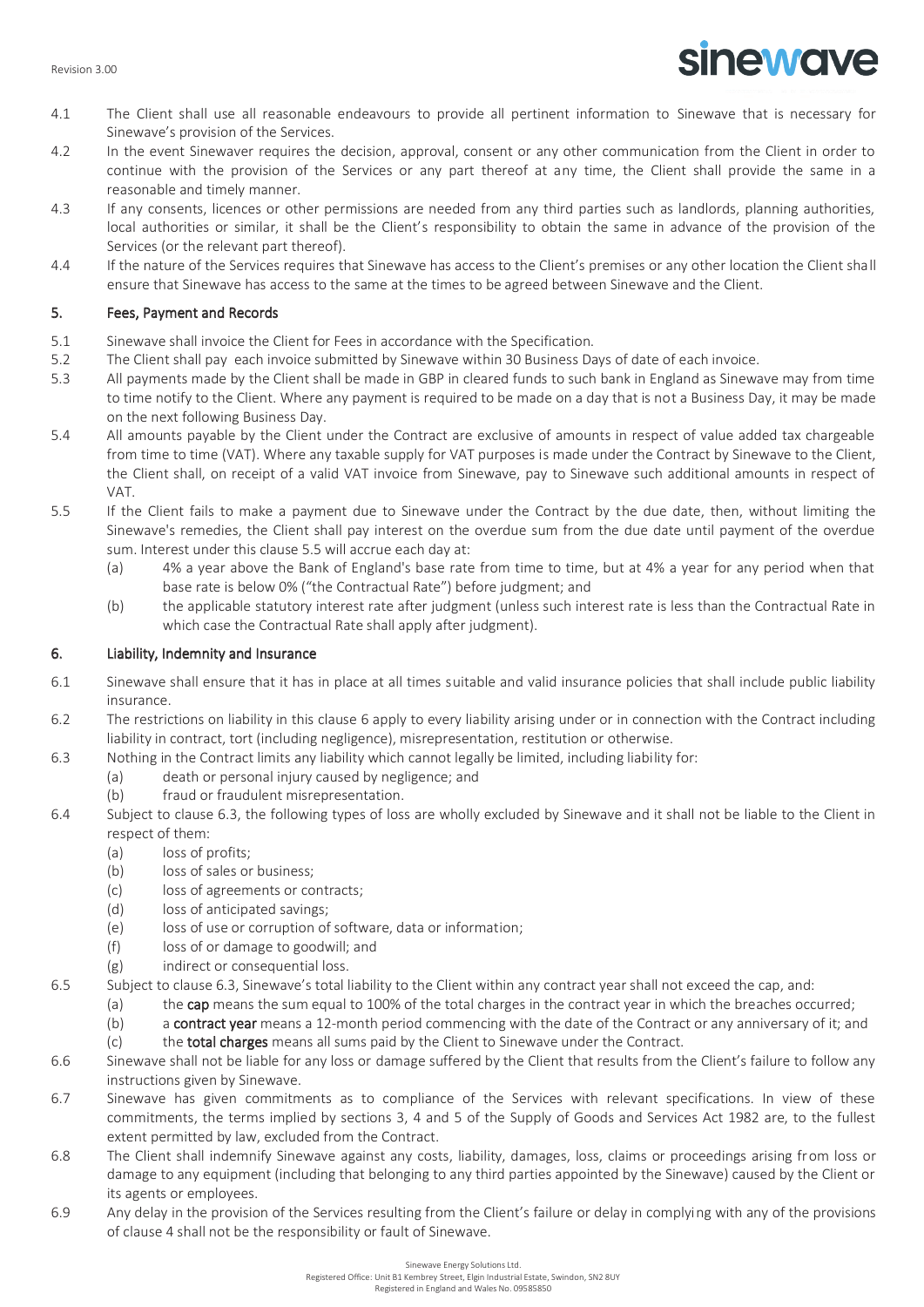

# 7. Confidentiality

- 7.1 Each party undertakes that it shall not at any time during the Contract, and for a period of two years after termination of the Contract, disclose to any person any confidential information concerning the business, affairs, customers, clients or suppliers of the other party or of any member of the group of companies to which the other party belongs, except as permitted by clause 7.2.
- 7.2 Each party may disclose the other party's confidential information:
	- (a) to its employees, officers, representatives or advisers who need to know such information for the purposes of exercising the party's rights or carrying out its obligations under or in connection with the Contract. Each party shall ensure that its employees, officers, representatives or advisers to whom it discloses the other party's confidential information comply with this clause 7; and
	- (b) as may be required by law, a court of competent jurisdiction or any governmental or regulatory authority.
- 7.3 No party shall use any other party's confidential information for any purpose other than to exercise its rights and perform its obligations under or in connection with the Contract.

# 8. Force Majeure

- 8.1 Neither Party to the Contract shall be liable for any failure or delay in performing their obligations where such failure or delay results from any cause that is beyond the reasonable control of that Party. Such causes include but are not limited to: power failure, internet service provider failure, industrial action, civil unrest, fire, flood, storms, earthquakes, acts of terrorism, acts of war, and governmental action.
- 8.2 In the event that a Party to the Contract cannot perform their obligations hereunder as a result of force majeure for a continuous period of two months, the other Party may at its discretion terminate the Contract by written notice at the end of that period. In the event of such termination, the Parties shall agree upon a fair and reasonable payment for all Services provided up to the date of termination. Such payment shall take into account any prior contractual commitments entered into in reliance on the performance of the Contract.

# 9. Term and Termination

- 9.1 The Contract shall come into force on the agreed Commencement Date and shall continue until the Services have been completed, unless terminated earlier in accordance with clause 9.2.
- 9.2 Either Party may immediately terminate the Contract by giving written notice to the other Party if:
	- (a) any sum owing to that Party by the other Party under any of the provisions of the Contract is not paid on the due date and such non-payment is not corrected within 10 Business Days of being notified in writing to do so;
	- (b) the other Party commits any other breach of any of the provisions of the Contract and, if the breach is capable of remedy, fails to remedy it within 20 Business Days after being given written notice giving full particulars of the breach and requiring it to be remedied;
	- (c) the other party takes or has taken against it any step or action in connection with it entering into administration, provisional liquidation or any composition or arrangement with its creditors (other than in relation to a solvent restructuring), being wound up (whether voluntarily or by order of the court, unless for the purpose of a solvent restructuring), having a receiver appointed to any of its assets or ceasing to carry on substantially the whole of its business or, if the step or action is taken in another jurisdiction, in connection with any analogous procedure in the relevant jurisdiction.

# 10. Effects of Termination

- 10.1 Upon the termination of the Contract for any reason:
	- (a) any sum owing by either Party to the other under any of the provisions of the Contract shall become immediately due and payable;
	- (b) Sinewave may issue an invoice in respect of Services performed or Goods delivered for which no invoice has been submitted and the Client shall have thirty (30) days from the date of that invoice in which to pay the amount due;
	- (c) all clauses which, either expressly or by their nature, relate to the period after the expiry or termination of the Contract shall remain in full force and effect;
	- (d) termination shall not affect or prejudice any right to damages or other remedy which the terminating Party may have in respect of the event giving rise to the termination or any other right to damages or other remedy which any Party may have in respect of any breach of the Contract which existed at or before the date of termination;
	- (e) each Party shall (except to the extent referred to in clause 7) immediately cease to use, either directly or indirectly, any confidential information, and shall immediately return to the other Party any documents in its possession or control which contain or record any Confidential Information.
- 10.2 In the event that the Client cancels or postpones any Services which have been scheduled for a particular date with less than 48 hours' notice then the Client shall indemnify Sinewave on demand against all costs and expenses arising from such cancellation / postponement (including the cost of labour which cannot be employed elsewhere).

## 11. Waiver & Variation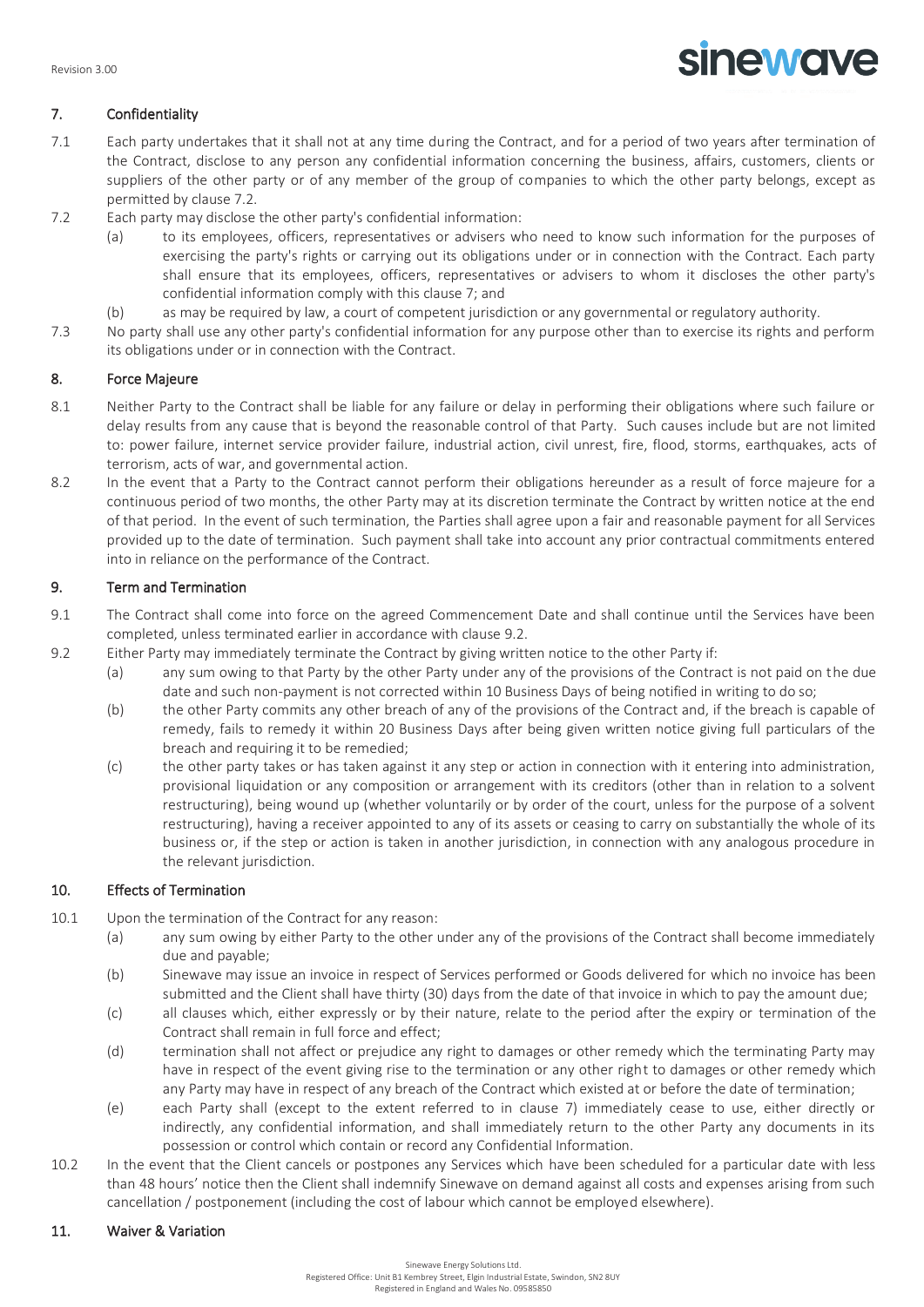# **sinewave**

- 11.1 A waiver of any right or remedy under the Contract or by law is only effective if given in writing and shall not be deemed a waiver of any subsequent right or remedy.
- 11.2 No failure or delay by either Party in exercising any of its rights under the Contract shall be deemed to be a waiver of that right, and no waiver by either Party of a breach of any provision of the Contract shall be deemed to be a waiver of any subsequent breach of the same or any other provision.
- 11.3 No variation of the Contract shall be effective unless it is agreed in writing and signed by the Parties (or their authorised representatives).

# 12. Set-Off

12.1 Neither Party shall be entitled to set-off any sums in any manner from payments due or sums received in respect of any claim under the Contract or any other agreement at any time.

# 13. Assignment and Sub-Contracting

- 13.1 Subject to clause 13.2, the Contract shall be personal to the Parties and neither Party may assign, mortgage, charge (otherwise than by floating charge) or sub-licence or otherwise delegate any of its rights thereunder, or sub-contract or otherwise delegate any of its obligations thereunder without the written consent of the other Party, such consent not to be unreasonably withheld.
- 13.2 Sinewave shall be entitled to perform any of the obligations undertaken by it through any other member of its group or through suitably qualified and skilled sub-contractors.

# 14. Relationship of the Parties

14.1 Nothing in the Contract shall constitute or be deemed to constitute a partnership, joint venture, agency or other fiduciary relationship between the Parties other than the contractual relationship expressly provided for in the Contract.

# 15. Non-Solicitation

15.1 Neither Party shall, for the duration of the Contract and for a period of twelve months after its termination or expiry, employ or contract the services of any person who is or was employed or otherwise engaged by the other Party at any time in relation to the Contract without the express written consent of that Party.

# 16. Third Party Rights

16.1 No part of the Contract shall confer rights on any third parties under the Contracts (Rights of Third Parties) Act 1999.

## 17. Notices

- 17.1 All notices under the Contract shall be in writing and be deemed duly given if signed by, or on behalf of, a duly authorised officer of the Party giving the notice.
- 17.2 Notices shall be deemed to have been duly given:
	- (a) when delivered, if delivered by courier or other messenger (including registered mail) during normal business hours of the recipient; or
	- (b) when sent, if transmitted by fax or e-mail; or
	- (c) on the second business day following mailing, if mailed by national ordinary mail, postage prepaid; or
	- (d) on the tenth business day following mailing, if mailed by airmail, postage prepaid.
- 17.3 In each case notices shall be addressed to the most recent address, e-mail address, or facsimile number notified to the other Party.

## 18. Entire Agreement

- 18.1 The Contract contains the entire agreement between the Parties and supersedes and extinguishes all previous agreements, promises, assurances, warranties, representations and understandings between them, whether written or oral, relating to its subject matter.
- 18.2 Each Party acknowledges that, in entering into the Contract, it does not rely on and shall have no remedy in relation to any representation, warranty or other provision (whether made innocently or negligently) that is not set out in the Contract.

## 19. Severance

19.1 In the event one or more of the provisions of the Contract is found to be unlawful, invalid or otherwise unenforceable, that / those provision(s) shall be deemed severed from the remainder of the Contract. The remainder of the Contract shall be valid and enforceable.

# 20. Dispute Resolution

20.1 The Parties shall attempt to resolve any dispute arising out of or relating to the Contract through negotiations between their appointed representatives who have the authority to settle such disputes.